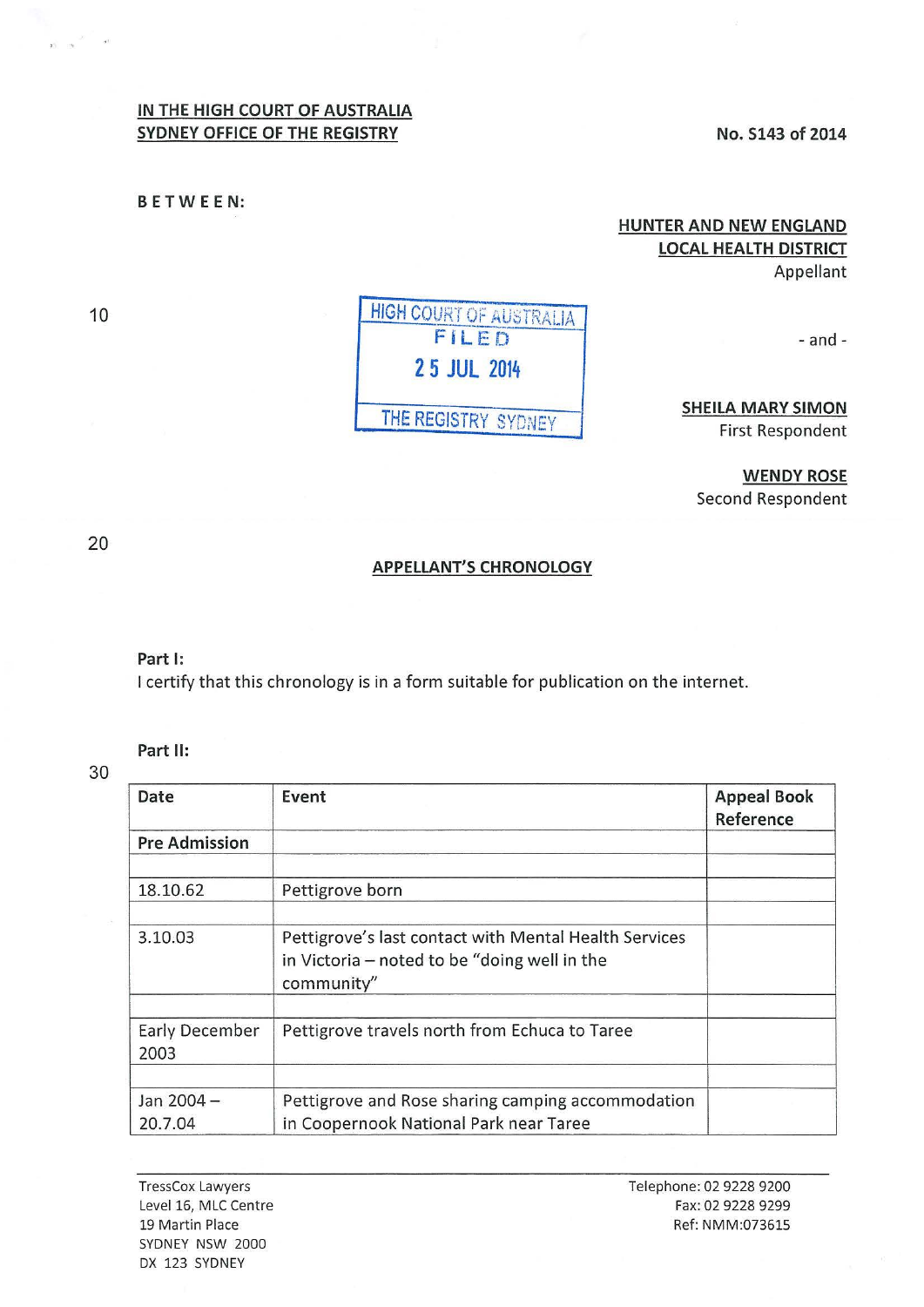| 20 July 2004   |                                                        |  |
|----------------|--------------------------------------------------------|--|
|                |                                                        |  |
| 2.50am         | Rose becomes concerned about Pettigrove's              |  |
|                | behaviour - ambulance called                           |  |
| 3.50am         | Pettigrove brought in by ambulance to Emergency        |  |
|                | Department at Manning Base Hospital Taree -            |  |
|                | admitted with principal diagnosis "exacerbation of     |  |
|                | chronic paranoid schizophrenia"                        |  |
| 4.30am         | Duty doctor certifies pursuant to s.21 Mental Health   |  |
|                | Act 1990 (NSW) [MHA] that Pettigrove is mentally ill   |  |
|                | and involuntary admission and detention necessary      |  |
| (unknown time) | Medical superintendent certifies pursuant to s.29      |  |
|                | MHA that in her opinion Pettigrove is a mentally ill   |  |
|                | person                                                 |  |
| 4.00pm         | Dr Coombes, Rose, Pettigrove and a nurse meet -        |  |
|                | Pettigrove's mother contacted on Dr Coombes'           |  |
|                | mobile telephone during meeting. Resolved that         |  |
|                | Pettigrove would remain in hospital overnight and be   |  |
|                | discharged the next morning to travel with Rose to his |  |
|                | mother's home in Cohuna, Victoria.                     |  |
| Post 4.00pm    | Dr Coombes records "Well-documented history of         |  |
|                | schizophrenia for 20 years. Now withdrawn,             |  |
|                | perplexed, almost mute, sitting quietly by himself.    |  |
|                | No[t] obviously hallucinating. Insufficient speech to  |  |
|                | detect delusions. Given medication today - probably    |  |
|                | marginally better this afternoon. No apparent risk to  |  |
|                | self or others."                                       |  |
| Post 4.00pm    | Dr Coombes completes 'Form 2' pursuant to s.33 of      |  |
|                | the MHA recording his advice that he has personally    |  |
|                | examined Pettigrove and is of the opinion that         |  |
|                | Pettigrove is a mentally ill person.                   |  |
|                |                                                        |  |
| 21 July 2004   |                                                        |  |
|                |                                                        |  |
| $08.15$ am $-$ | Dr Coombes meets with Pettigrove twice: once for 10    |  |
| $10.30$ am     | -15 minutes while Pettigrove waits for Rose to collect |  |
|                | him                                                    |  |
| 10.30am        | Rose arrives to collect Pettigrove - observed to hug   |  |
|                | and greet each other warmly                            |  |
| Pre 11.35am    | Dr Coombes completes Discharge Report                  |  |
| 11.35am        | Pettigrove and Rose depart hospital                    |  |
| 8.30pm         | Pettigrove attacks and kills Rose in car beside Newell |  |
|                | Highway near Dubbo, New South Wales                    |  |

 $\hat{\mathbf{r}} = \hat{\mathbf{x}}$ 

 $\ddot{\phantom{1}}$